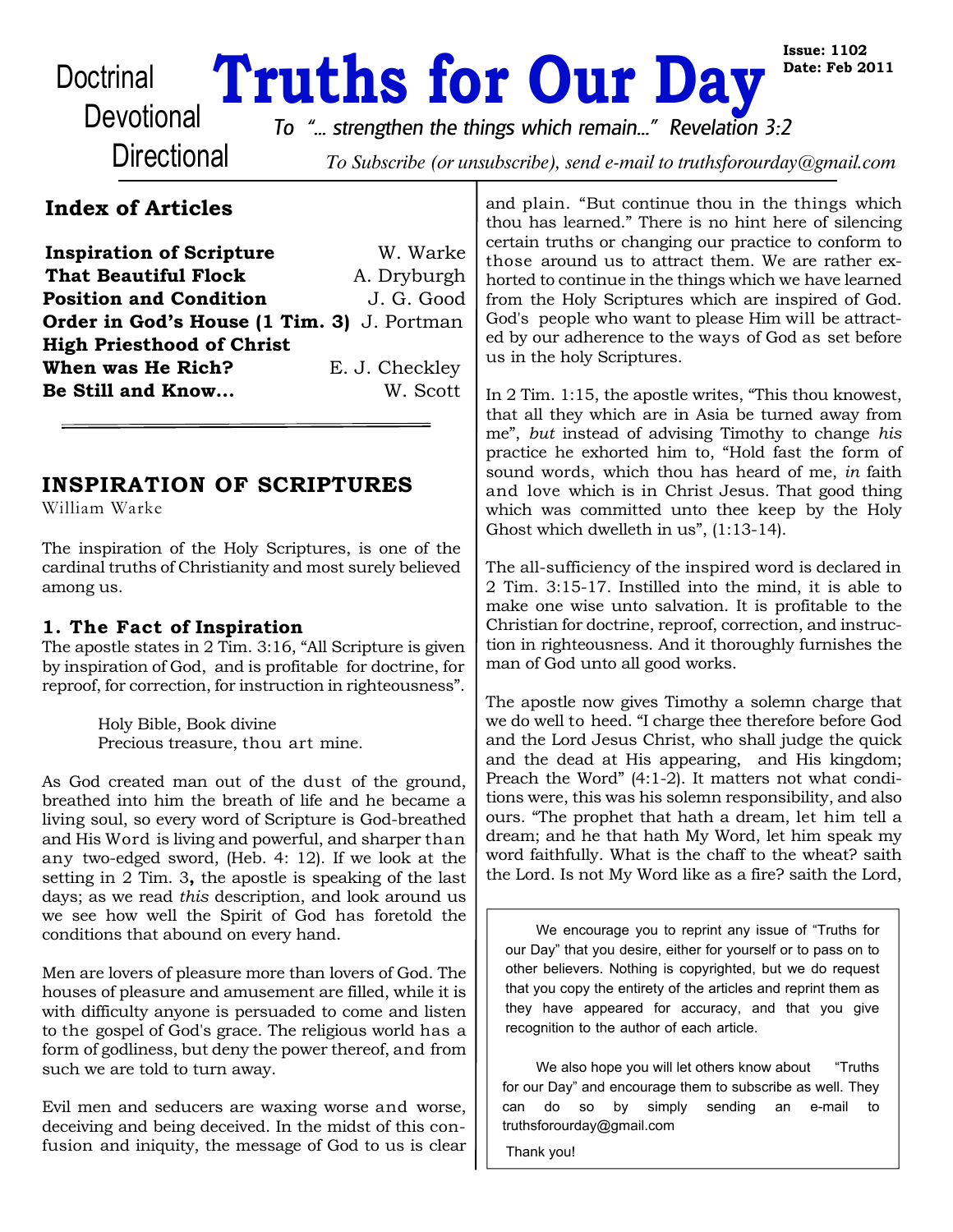and like a hammer that breaketh the rock in pieces?" (Jer. 23: 28-29).

There is no more effective way to reach the hearts of men than by preaching the Word of God. Abraham said to the rich man in hell, regarding his brothers, "If they hear not Moses and the prophets, neither will they be persuaded, though one rose from the dead". (Luke 16:31). The preaching of the Word of God will accomplish His purposes. "For as the rain cometh down, and the snow from heaven, and returneth not thither, but watereth the earth, and maketh it bring forth and bud, that it may give seed to the sower and bread to the eater: so shall My Word be that goeth forth out of my mouth: it shall not return unto me void, but it shall accomplish that which I please, and it shall prosper in the thing whereto I sent it." (Isa. 55:10, 11).

#### **2 . The Manner of Inspiration**

As to the manner in which God inspired the Holy Scriptures, it is stated in 2 Peter 1:21, "Holy men of God spake as they were moved by the Holy Ghost". Here first of all is the character of the men whom God employed to write the inspired Word; they were "holy men of God", of different caliber, and from different stations in life, but in this they were all alike:

If God was so particular in the choice of those who should write His Word, we cannot believe that He is any less careful regarding those who preach it. "Be ye clean, that bear the vessels of the Lord" (Isa. 52:11), is surely fitting still. Paul before exhorting the Philippians to hold forth the Word of life, reminds them that their lives must be right before those to whom they would preach. "That ye may be blameless and harmless, the sons of God, without rebuke, in the midst of a crooked and perverse nation, among whom ye shine as lights in the world; holding forth the Word of life". (Phil. 2:15-16).

These holy men of God were borne along in their utterances and writings by the Holy Spirit, they were completely under His direction and control, thus no prophesy is of any private interpretation. The prophets under the guidance of the Holy Spirit often spoke of things beyond their understanding and the age in which they lived.

We are told in 1 Peter 1:11 that when they spake of the salvation which we have received, they "inquired and searched diligently, . . . searching what or what manner of time the Spirit of Christ which was in them did signify, when it testified beforehand the sufferings of Christ, and the glory that should follow. Unto whom it was revealed, that not unto

themselves, but unto us they did minister".

In view of this Peter said to those who were established in the present truth, (2 Peter 1:1), "We have not followed cunningly devised fables, when we made known unto you the power and coming of our Lord Jesus Christ, but were eye witnesses of His majesty. For He received from God the Father honor and glory, when there came such a voice to Him from the excellent glory, This is my beloved Son in whom I am well pleased. And this voice which came from heaven we heard, when we were with Him in the holy mount. We have also a more sure word of prophecy; whereunto ye do well that ye take heed, as unto a light that shineth in a dark place, until the day dawn, and the day star arise in your hearts". (2 Pet. 1:16-19).

#### **3. The Extent of Inspiration.**

Some hold that God, inspired the thoughts of the prophets, and left them to clothe them in their own words, while others maintain, and we believe rightly so, that God not only inspired the thought, but controlled the words employed to express the mind of God. In Galatians 3:16, the apostle Paul bases his argument on the lack of the letters, and from this fact it can be said, that not only are the words of Scripture inspired, but the very letters themselves. "Now to Abraham and his seed were the promises made. He saith not, And to seeds, as of many; but as of one, And to thy seed which is Christ". What a difference the addition of the letter "s" would make here! All the promises of God are in one, Christ.

#### **4. The Silence of Inspiration.**

By this we mean that God in His wisdom, and for His own purpose intentionally kept certain things out of the sacred records. Thus we read concerning Melchisedec in Heb. 7:3 that he was, "Without father, without mother, without descent, having neither beginning of days, nor end of life; but made like unto the Son of God; abideth a priest continually".

There is no question but Melchisedec had a father and mother, a beginning of days and end of life, but God saw to it that no record of these was inserted in the pages of Holy Scripture that he might appear there as a type of Christ, "who is able to save to the uttermost because He ever liveth to make intercession for us", (Heb. 7:25).

May we be able to say with the psalmist, "Thy word have I hid in my heart, that I might not sin against thee", (Psalm 119:11). Then we shall have the right thing, in the right place, for the right purpose.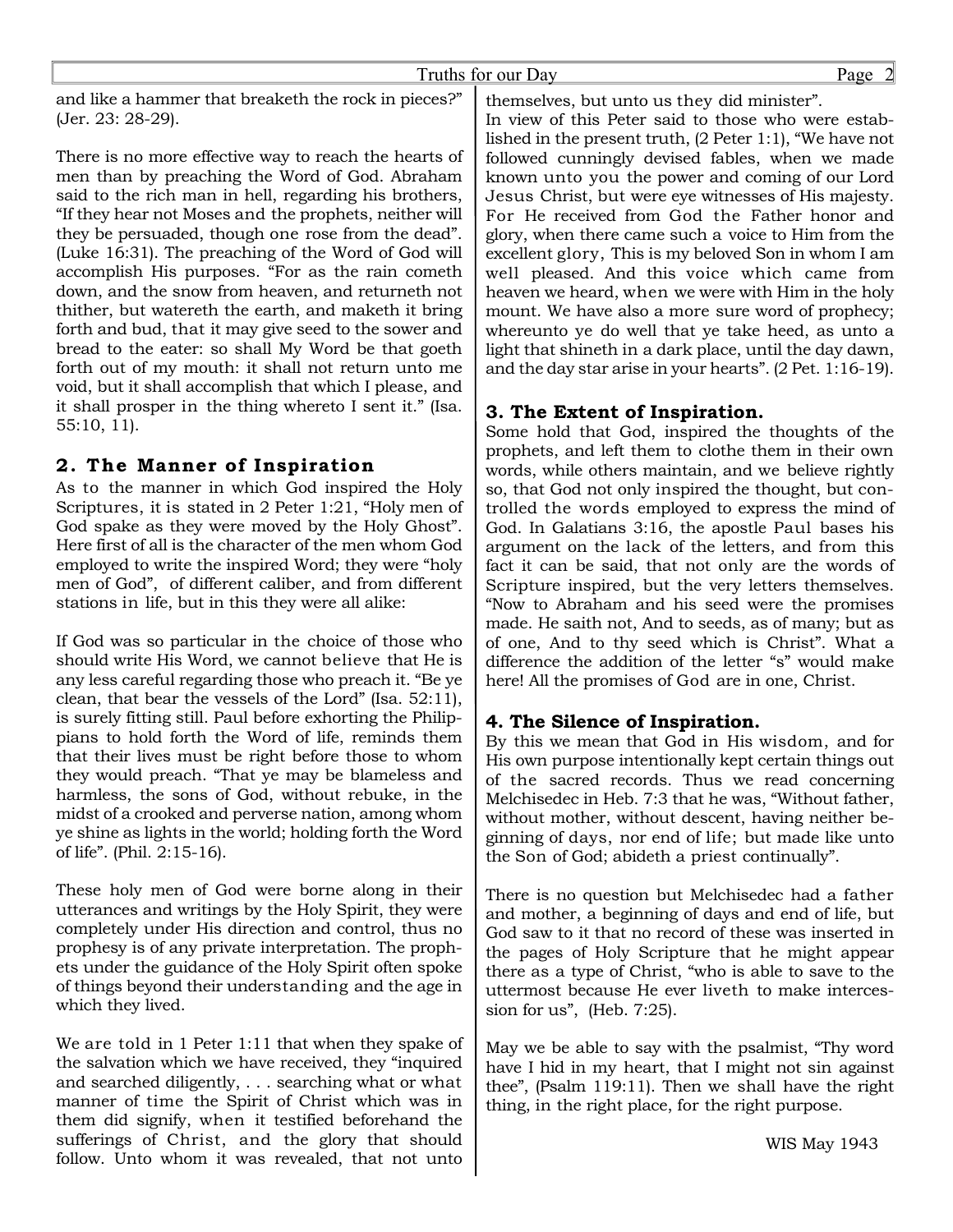Truths for our Day Page 3

The five inspired writers of the epistolary portion of the New Testament are as follows:

> Paul addresses the Church of God Peter writes for the Flock of God James writes to the Israel of God Jude addresses the Saints of God John writes to the Children of God

# **That Beautiful Flock**

Alex Dryburgh

#### **The Uniqueness of an Assembly**

In the New Testament, we see the church universally and we have the church locally. In Mt. 16:18 we see the church universally: "I will build my church and the gates of hell shall not prevail against it." When we consider the Church universally, we think of the Ephesian epistle. There it is viewed as a building, as a body, and as a bride.

A body that cannot be defiled; A building that cannot be demolished; A bride suggests that it cannot be divorced.

Then in Mt. 18:17, "Tell it unto the church," it is the church locally. In the Corinthian letter we see the church locally. It is seen as an husbandry, as a building, as a temple, as a new lump, as a body, as an epistle of Christ, and as a chaste virgin.

A husbandry is marked by fruitfulness A building is marked by stability A temple is marked by holiness A new lump is marked by freshness A body is marked by unity As an epistle, it can be read. A chaste virgin is marked by purity. It is house of God, it is church of God, it is the

 dwelling place of divine persons. It was always the desire of God to walk with men to dwell with men. Psa. 132:14: "This is my rest forever; here will I dwell; for I have desired it." You see the tabernacle, you see the temple, and you see a local assembly. All were places where God dwelt. 2 Cor. 6:16: "Ye are the temple of the living God; as God hath said, I will dwell in them and walk in them. And I will be their God and they shall be my people." It is the dwelling place of the Spirit of God. 1 Cor. 3:16: "Know ye not that ye are the temple of God and that the Spirit of God dwelleth in you?" Then in Mt. 18:20: "Where two or three are gathered together in my name, there am I in the midst of them."

Where the few together gather unto his name, Pleasing thee his God and father,

 each mind the same; In the midst his place he taketh, Holy thus the gathering maketh, Every thought of him awaketh, Praise in his name.

That is why "holiness becometh thy house, oh Lord forever". An assembly does not belong to an evangelist. The Evangelist may work hard; he sows the seed of the Word of God, he sees sinners saved and the assembly planted. But no assembly belongs to an Evangelist. No assembly belongs to a company of Elders. Yes, they feed it, tend it, guard it, care for it. But no assembly belongs to a company of elders. It is Church of God, House of God, God's husbandry, God's building, God's temple. It is flock of God. Keep in mind that names given by men divide the people of God, but names given by God unite the people of God.

#### **The Value of an Assembly**

In Psa. 19:10, I see the value of the Word of God: "More to be desired than gold, yea than much fine gold; sweeter than honey, Yea than the honeycomb." In Psa. 119:72: "The law of thy mouth is better unto me than thousands of gold and silver". It is by the Word of God we are born again. "Being born again, not of corruptible seed, but of incorruptible, by the Word of God, which liveth and abideth forever" (1 Pet. 1:23). By the Word of God we are cleansed, by the Word of God we are built up. We notice the value of the Bible. If we are going to be fresh and fragrant and fruitful, it is by the Word of God.

In the Song of Songs I see the value of the Beloved. "His head as the most fine gold. . . His hands are as gold rings set with the beryl. . . His legs are as pillar of marbles set upon sockets of fine gold". (5:11-15). Precious and peerless One beyond compare in thought, in word, and in deed. He is a Son who is precious to God. "Disallowed indeed of men, but chosen of God and precious" (1 Pet. 2:4). He is a Savior that is precious to you and me. "Unto you therefore that believe He is the preciousness" (1 Pet. 2:7 JND). He is the stone that is precious to Zion: "Behold I lay in Zion a chief corner stone, elect and precious" (1 Pet. 2:6). In Rom. 14 we see the value of a brother. Notice what we can do to a brother. We can judge a brother (v.10). We can set at naught a brother (v. 10). We can destroy a brother (v.15). Remember that God received that brother, remember that Christ died for that brother. "Destroy not with thy meat him for whom Christ died" (v. 15). In Acts 20, I see the value of an assembly of God.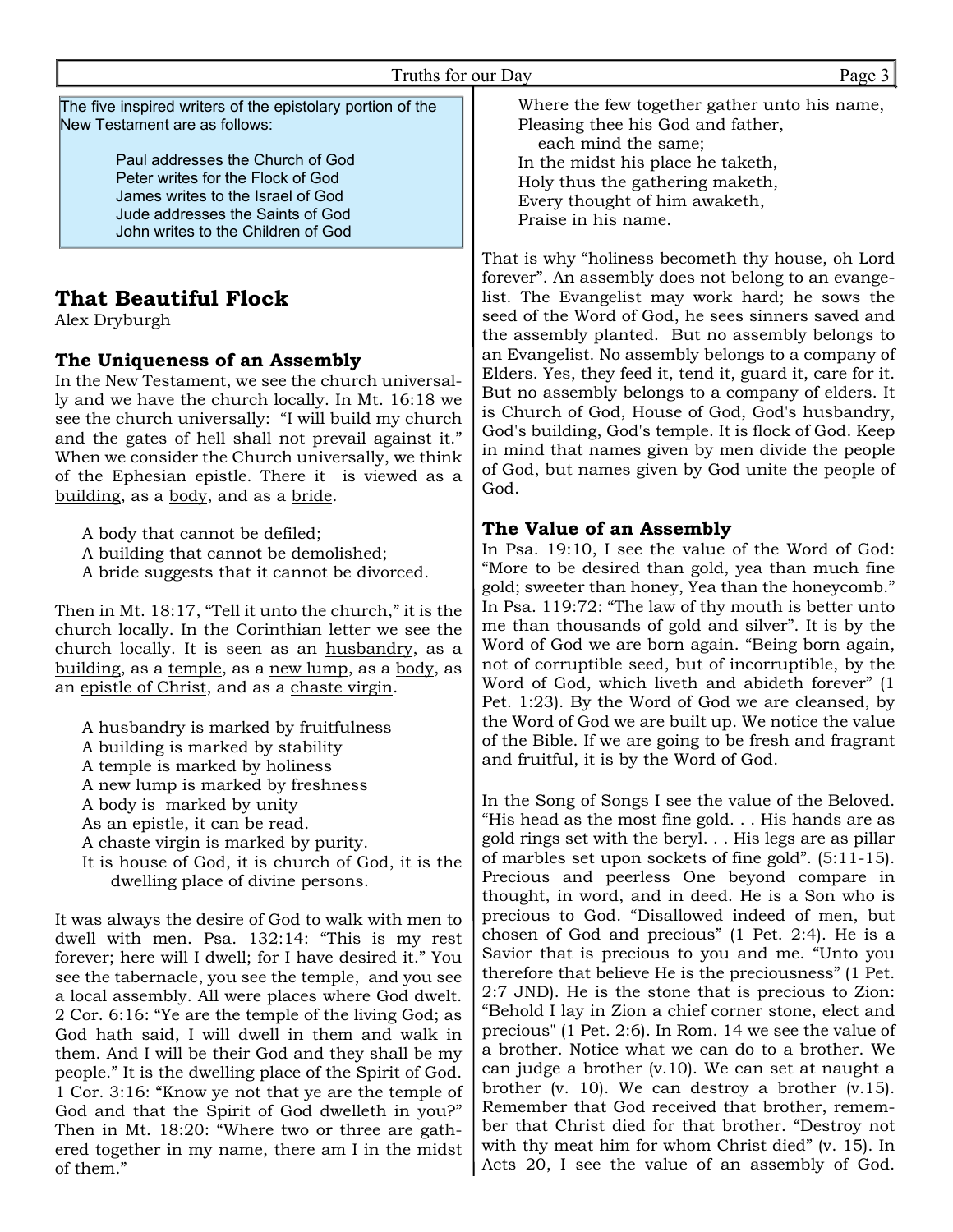Notice two things: What Paul passed through to plant it, v. 19. "Serving the Lord with all humility of mind and with many tears and with temptations (trials) which befell me by the lying in wait (plots) of the Jews." "The church of God which he purchased by the blood of his own" (v. 28 JND). Psa. 119 shows the value of the Bible. We see the value of the Beloved in Song of Songs 5. The value of a Brother is in Rom. 14. The value of the Body of Christ is in Eph. 5:25: "Christ loved the church and gave himself for it." Then the value of the Building and the Body and the Bride is seen in the local assembly. (to be continued)

The weakness of the church today is attributable to many things, not the least of which is worldiness. Horatious Bonar (1808-89) said many years ago, "I looked for the church and I found it in the world; I looked for the world and I found it in the church." Imagine what his reaction would be if he were here today! Occupation with worldly things so consumed Noah's generation that the flood came upon them in swift judgment. In our time it is possible that a similar occupation with worldliness and materialism may so grip us that we fail utterly in our Christian service. Let it not be so!

# **POSITION AND CONDITION**

by J. G. Good (AT May/Jun 1980)

How often we have heard the prayer, "let me be weighed in an even balance" (Job 31:6). The dangers of legalism and levity have ever posed a threat to the Christian, and this is present with us today. There was only One Man Who walked with perfect balance, "fine flour mingled with oil" (Lev. 2:4), every trait of His character evenly blended together. He wept over the city, (Luke 19:41), He drove the moneychangers out of the temple, (Matt. 21:12), of Him it could be said, "Grace and Truth came by Jesus Christ" (John 1:17).

As we read the history of the life of David, we see two men preeminent, yet with no link except that they were both connected with David, i.e., Jonathan and Joab. The solemn truth is this, that despite their seeming nearness to David, neither gained a place on the list of David's mighty men (2 Sam. 23). As we ponder this we ask, "Is there not a cause?"

The record of Jonathan's love for David, which was reciprocal, has thrilled the hearts of those who read it. The conquest of Goliath by David in the valley won the heart of Jonathan, who himself was a victorious soldier (1 Sam. 13:2). As a result of this,

Jonathan stripped himself of all, placing his robe, garments, sword, bow, and girdle at the feet of David. Jonathan was a selfless man and recognized in David the future King of Israel and his love for David was constantly manifest. Was Jonathan's love only a natural love? It was true he equally loved Saul his father! We must see beyond a servant to his Lord, a much needed lesson for our day! Jonathan had the character and qualities which could have been used by the king, but alas, when the time of crisis came, we read, "Jonathan went into the city" (1 Sam. 20:42). Jonathan was subject to a man who acted contrary to the will of God, Saul was his father who despite his failure to act for God made laws of his own to which he demanded a ready obedience (1 Sam. 14:43). The love of Jonathan for David was wonderful, and yet it was not strong enough to break the strong ties of nature and take him to the cave of Adullam with David! The life of Jonathan ends on Mount Gilboa with Saul, (2 Sam. 1:23). His personal grace failing to separate him from the evil of his father, he remained fettered to him even in death. It is indeed a solemn thing to be subject to a man or system, acting contrary to the revealed will of God, and with no place for the Man destined to reign!

There is a truth throughout the Word of God, that God takes up the man with the wilderness experience, who has proved his faithfulness in times of adversity! Have we identified ourselves with the King in His rejection! Heart attachment to the Lord Jesus Christ should take us to the place where He is honored and revered!

We observe that Joab had the wilderness experience, yet his name is omitted from David's roll of honor, and this for a reason too obvious. Joab represents a man void of affection for David, and yet at the same time he is actively engaged in the establishment of David the king, having due regard to his own position. There is the grave possibility that we, too, in a legal sense could be in the place of rejection but without heart attachment to our Lord! If Joab had been bound to David by the cords of love, would he have acted as he did? Without doubt Joab was a man of blood, who acted independently of David, and by his actions, brought agony of soul and sorrow of heart to the king. Joab murdered Abner in cold blood (2 Sam. 3:27), he was guilty of the death of Absalom (2 Sam. 18:14), and he was the instrument of David's sin in causing the death of Uriah the Hittite (2 Sam. 11:17).

David was unable to deal with Joab because of his part in the death of Uriah, and he could not condemn that which he had condoned, so he could not punish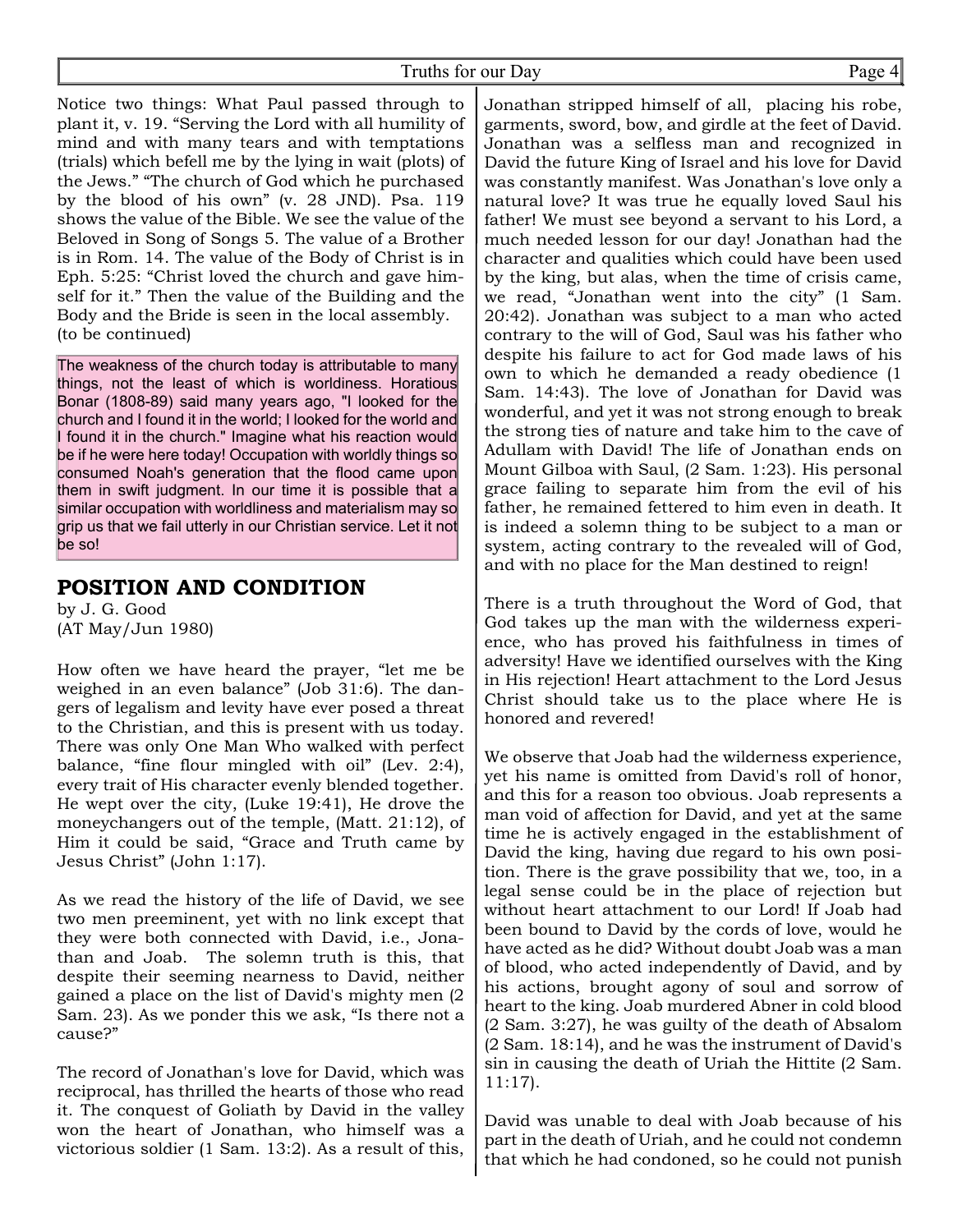that which he had permitted. David had said earlier "These men the sons of Zeruiah be too hard for me," (2 Sam. 3:39). The price of compromise can prove to be costly! The conduct of Joab was indeed a most bitter memory to David, and when Solomon was declared king, David reminded him, of what Joab had done, and requested that his hoar head should not go down to the grave in peace (I Kings 2:5, 6). Joab proved to be a merciless man, who despite clinging to the horns of the altar himself, was shown no mercy (I Kings 2:28).

We do well to remind ourselves that there is the possibility of falling short of the commendation of our David. Is there a link between our 'position' and 'condition', and are we identified with our rejected Lord on account of love or is it legality? May our response be, "Thine are we David, and on Thy side, Thou son of Jesse" (I Chron. 12:18).

 Unto Thee, the homeless stranger Outside the camp, Forth we hasten, fear no danger, Outside the camp. Thy reproach far richer treasure Than all Egypt's boasted pleasure; Drawn by love that knows no measure, Outside the camp.

*If our hearts were entirely given up to God, we should welcome all His will, admire all He sends, acquiesce in all He does, and be not only contented, but thankful in every state.*

# **Order in God's House 1 Tim. 3a**

Joel Portman

At this point in 1 Timothy, Paul has arrived at God's method to maintain His order in His house. The Holy Spirit raises men in local assemblies (Acts 20:28), who are charged with the responsibility to act according to God's will in the assembly (Matt. 18:18) as they seek to understand it from truth revealed in His Word. All is to be done unto edifying of the assembly and must be done decently (honestly) and in order (1 Cor. 14:26,40). This is clearly not man's order or rules, yet men have the responsibility to ensure that God's will prevails.

Therefore, God raises men in local assemblies who are qualified and capable to fill this need. They are called

**Elders** (Acts 14:23, 15:2, 20:17), Spiritual Maturity Respect from Saints

**Overseers** (Acts 20:28, 1 Tim. 3:1 where bishops should be "overseers")

Spiritual Responsibility

Responsibility to the Lord

**Pastors** (Shepherds) (1 Pet. 5:1-2, Acts 20:28, Eph. 4:11)

 Spiritual Capacity Requisites to Saints

A comparison of the terms and their contexts shows us that these terms refer to the same persons who function together as a body, never being one man, such as "the pastor of a church". There is preservation and fellowship in sharing this work and it provides balance as these men share the responsibility of caring for the saints.

#### **Responsibility of Overseers**

These men are to Lead the assembly (Heb. 13:7,22) by their example and guidance, Feed the little flock by their teaching (Acts 20:28, 1Pet. 5:2), Guide the saints with spiritual direction, and Care for (tend) the assembly by their prayers for and visits to the believers (1 Tim. 3:5). They are not dictators, nor lords over God's people (1 Pet.5:3) but use the authority gained by respect for their character and example as well as by their ability to handle God's Word. Their work (never solely an office or position), involves great responsibility and heavy requirements (Heb. 13:22), for they give account to the Lord for the welfare of the assembly.

The character of a local assembly depends on the character of the men who lead and the quality of their work. For this reason, the requisites in God's Word are not optional and imply a very high standard. If a man doesn't meet these qualifications, he cannot expect to adequately fulfill the responsibility of this work.

Some have said that since there are no apostles in our day, we don't have authority to have elders in a local assembly. Without doubt, Paul ordained, or pointed out, elders in assemblies that he saw established in Acts (Acts 14:23) and also instructed Titus to do so (Titus 1:5). They identified such men who were displaying the necessary qualities, but we learn from Acts 20:28 that it is the Holy Spirit who raises those men, and He still functions in our day. Elders are not elected or ordained by men; rather they are identified and recognized by the saints and their authority is acknowledged as a result.

The list of qualifications in 1 Timothy was given to an established assembly with elders already func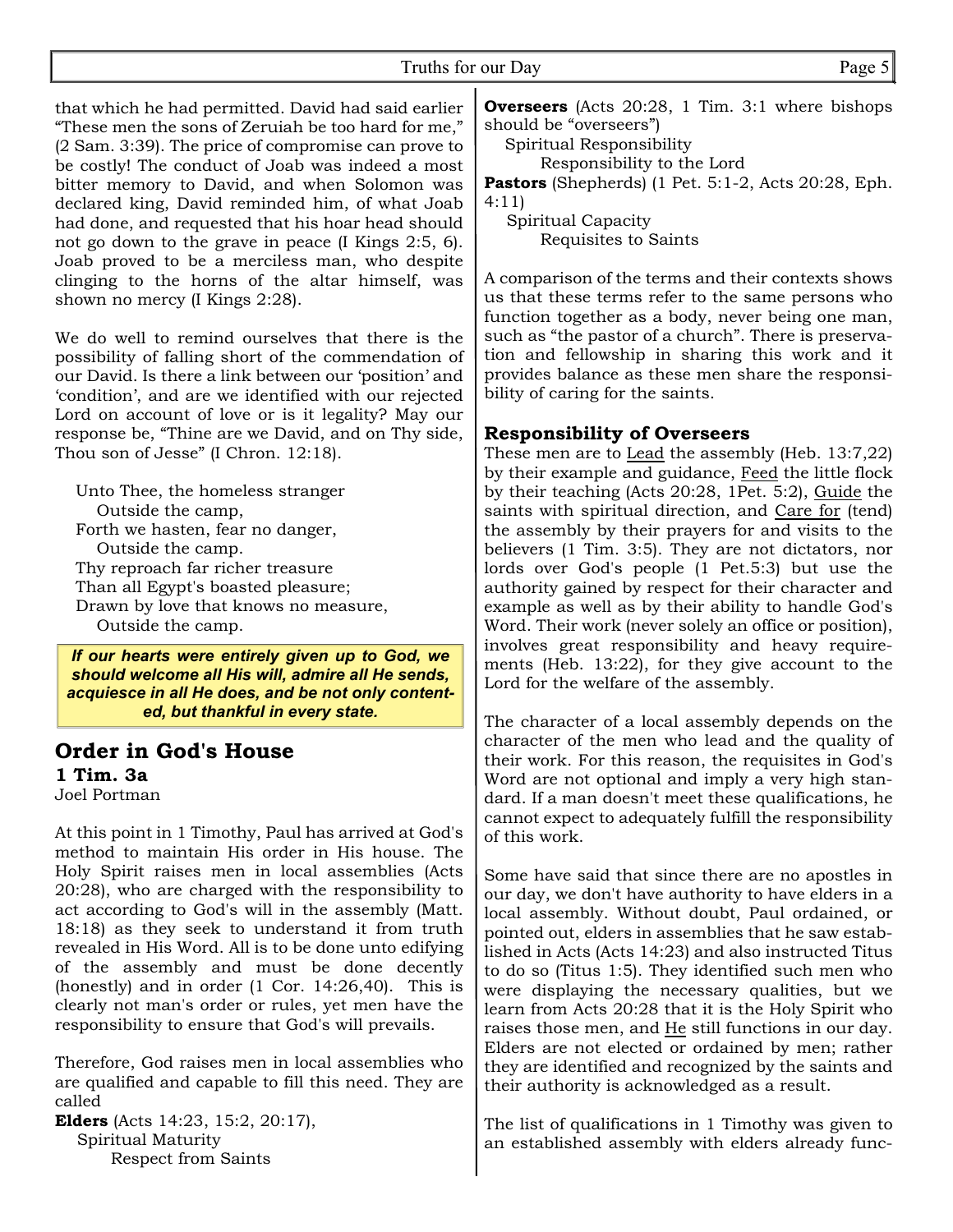tioning. Therefore, we conclude that its purpose wasn't to determine if those men should be overseers, but rather to indicate those qualities that God recognized and should be continued. It seems that Paul indicates God's mind for this work to continue into the future, even after he and these men were gone. As long as assemblies exist, until the rapture of the church, there will be a need for exercised and qualified brethren to care for each company. We do not have apostolic succession, but there must be a spiritual succession of responsible men to continue God's work.

Since 1 Timothy deals with an established assembly with elders, the qualifications emphasize moral fitness and capacity for the work. His teaching in Titus 1 deals with newly established gatherings and the list emphasizes spiritual qualifications. Both are needed for such indicated men to function for God.

#### **Desire for Overseership**

Our AV uses "office of a bishop" (v. 1) but sadly, this was due to the mandate of King James to the translators of the Bible. It is better expressed, as in Mr. Darby's Translation, "aspire to exercise overseership" and the phrase following clearly indicates that this is a work, not an office. Any brother who "reaches after" this work needs to understand what is involved in it. Some men might want a position over believers, the importance of being "in charge", but if they comprehend the immense extent of the work and responsibility, they would only desire it because the Spirit has moved their hearts to expend themselves for the welfare of the saints and the assembly. It is a work of unceasing toil and unending concerns and exercise. It is a "good' (beautiful, noble) work, an important work and one that will result in eternal reward for those exercised in it (1 Pet. 5:4). We need such men today who are burdened with a love for the saints and the local assembly. It should be our prayer that the Lord will raise such men in every gathering.

#### **Description of Overseers**

It seems that the term "blameless" is all-inclusive (*What the Bible Teaches, 1 Timothy*, James Allen). To be "blameless" means that no one can legitimately raise a charge against him, he is without reproach and there is no reason that anything in his life can be used as a weapon against him. We then see that the qualifications for an overseer indicate that they are

**1. Moral Men** - Manifesting a positive example to the saints

**2. Spiritual Men** - Being subject to Spirit Control, Spiritually exercised

**3. Temperate Men** - Displaying control of self in every area of life

**4. Capable Men** - Competent to Teach and Apply God's Word

**5. Mature Men** - Steady, dependable, consistent

Looking at these qualifications briefly (one can examine their meanings in more detail by using the available helps) we mark these characteristics:

**1.** *Husband of One Wife*. This qualification seems to indicate primarily that he is devoted to one woman as his wife. His eyes are on one only. (There are other interpretations of this expression that may also have validity; there have been at least four interpretations given and one can examine them by referring to commentaries on this passage.)

**2.** *Vigilant*. Otherwise translated "sober" in 3:11, Tit. 2:2. He is circumspect in his actions. In general, this tells us that he is careful, thoughtful and alert to the needs and dangers of the assembly.

**3.** *Sober*. Control of self, temperate (Tit. 2:2, 5). His behavior is of the highest standard.

**4.** *Good behavior.* Orderly, dignified, modest (1 Tim. 2:9). He is not an ostentatious person, with a life that is controlled and directed properly.

**5.** *Given to Hospitality*. Tit. 1:8 "lover of hospitality". Using his home for others and their blessing. This would especially be needed in days when the saints were suffering loss and when those who traveled needed lodging, but it implies an open home and desire to entertain the saints.

**6.** *Apt (able) to Teach*. Same as 2 Tim. 2:24. Has ability to handle God's Word, privately or publicly. He may not be able to speak publicly, but he can handle Scripture properly to instruct.

**7.** *Not given to wine*. Not a brawler, or showing inclination toward those characteristics that accompany drinking, those things that would mar good judgment or behavior. Certainly he is not a drunkard (see 1 Cor. 5:11), but including avoiding strong drink or anything that would adversely affect his behavior.

**8.** *No striker*. Not contentious or combative. Such a man would not be approachable and saints would fear to speak to or confide in him.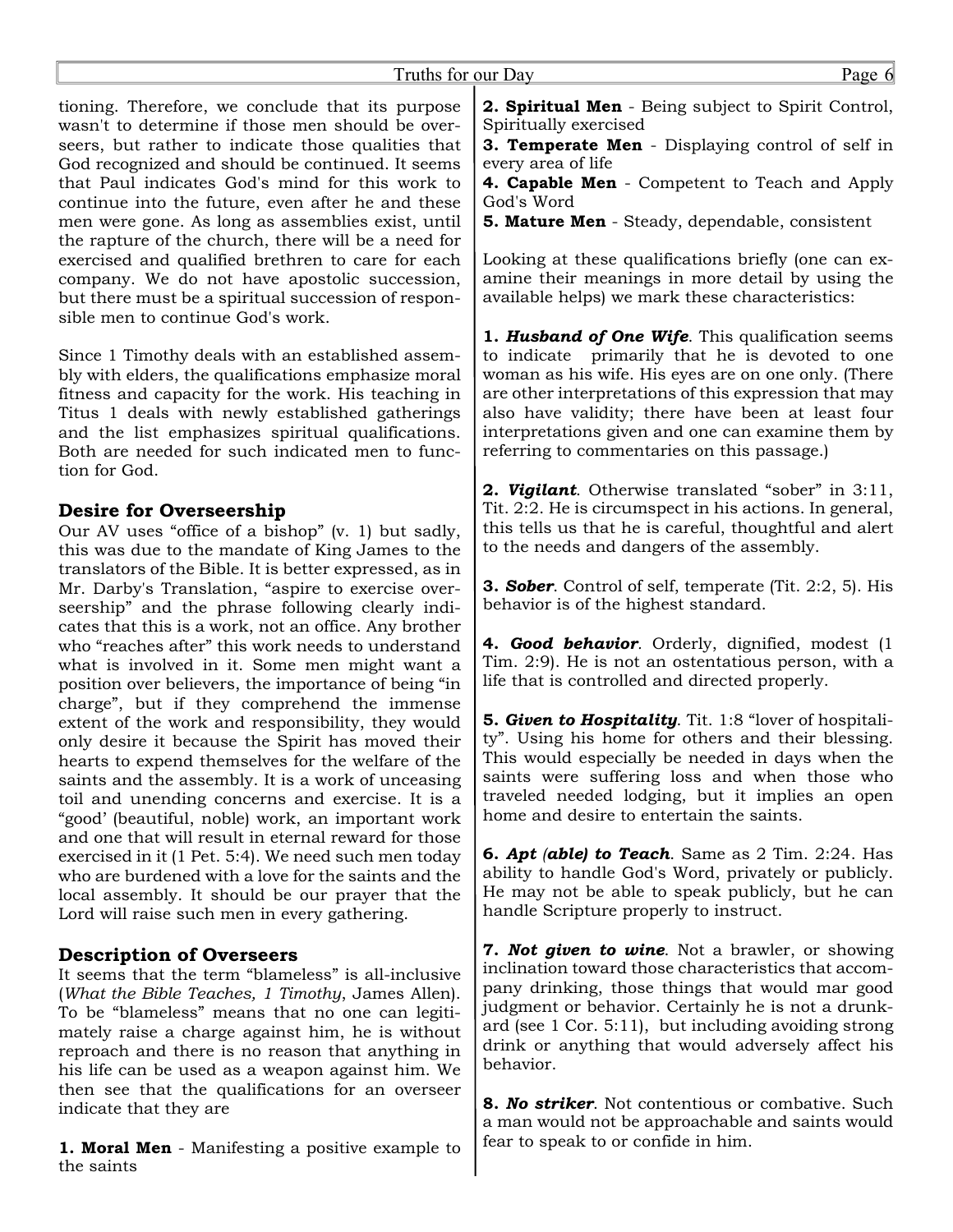**9.** *Not greedy of money*, not a money-lover. (This is omitted in some manuscripts and is similar to #12 below). Making money is not his goal, money is not his god.

**10.** *Patient, gentle* (Phil. 4:5), showing moderation in his responses and actions.

**11.** *Not a brawler* (not contentious). Opposite of previous characteristic.

**12.** *Not covetous*, not a lover of silver or money. (See #9).

**13.** *Ruling his own house*. He shows ability to guide his own family in an orderly manner. His ability to lead the saints as part of the household of God is shown by the same ability in the home. It also indicates that his home life is not contrary to his public life. He is one who has weight before his own family with the ability to lead them in a right way.

**14.** *Not a novice*, not newly saved and without spiritual maturity that comes from experience. Without that maturity, he will become proud of a position and will attempt to control the saints through use of carnal methods.

**15.** *Good report* in the community. His reputation in the community will affect the testimony of the assembly, so he must represent the highest character of the assembly and how the believers should conduct themselves.

#### **Charge to Overseers**

When Paul addresses the elders of the Ephesian assembly in Act 20, he first reminds them of his own activity and example among them. He had set the standard for labor, leaving them with the responsibility to continue in the same pattern. He had been with them, labored among them, wept over them, taught them unreservedly, and visited them constantly. He displayed constancy, had warned them and sought to establish them. It seems that this is the pattern for the labors of overseers among God's people.

At the end of Paul's speech, he charges them to do four things:

**1.** *Watch* (v. 31)... to be alert and aware of dangers, devices of Satan, deceptions, deficiencies among the saints.

**2.** *Remember* (v. 31)... keep in mind and have a

clear understanding of what he had taught them. **3.** *Depend on God* (v. 32) …recognizing their need for Divine grace and support, trusting the Lord to enable them for this work.

**4.** *Obey His Word* (v. 32) … their only resource resides in their clear understanding of Divine truth and confidence in its power.

Such men need and deserve the prayers of the saints along with encouragement that comes from knowing that the saints of the assembly appreciate and understand their work and the need for it. May the Lord raise such men in our midst to continue this important work in every assembly until our Lord comes.

Whatever God gives us is for the benefit of others as well as ourselves. It is light that must shine, salt that must season, a talent that must be employed. Both the world and the church have a right to look to us for something. Do we realize this?

# **High Priesthood of Christ**

See Heb. 4:14, 7:26, 8:1, 10:12

#### **Character of our High Priest**

We want to consider the Royal and Great High Priest who is now enthroned on the right hand of the Majesty on high. It is a delight to consider His greatness and His service as well as those who are served by His ministry. We see Him as Son, Apostle, Heir, and Creator. He possesses Divine power, an Exalted Position, as well as a Finished Work. He is Holy, (in contrast to the priests among men, Heb. 9:12), Harmless (guileless), Undefiled (uncontaminated), Separate from Sinners, (of a different nature than they), and Heavenly (for on earth He could not be a priest, Heb. 8:4). He has entered the Holy Place (Heb. 9:12), which is typified by the High Priest's garments of glory and beauty as He wore the breastplate upon His love, being bound to His shoulders of everlasting strength).

How glorious is the One Who combines in His person the glory and dignity of two priesthoods, both that of Melchizedek in his unchangeable and perpetual (Heb. 5:6, 7:1-3, Zech. 6:13) priesthood of blessing, and that of Aaron who was ordained as the representative of Israel in all things pertaining to God (Heb. 5:1).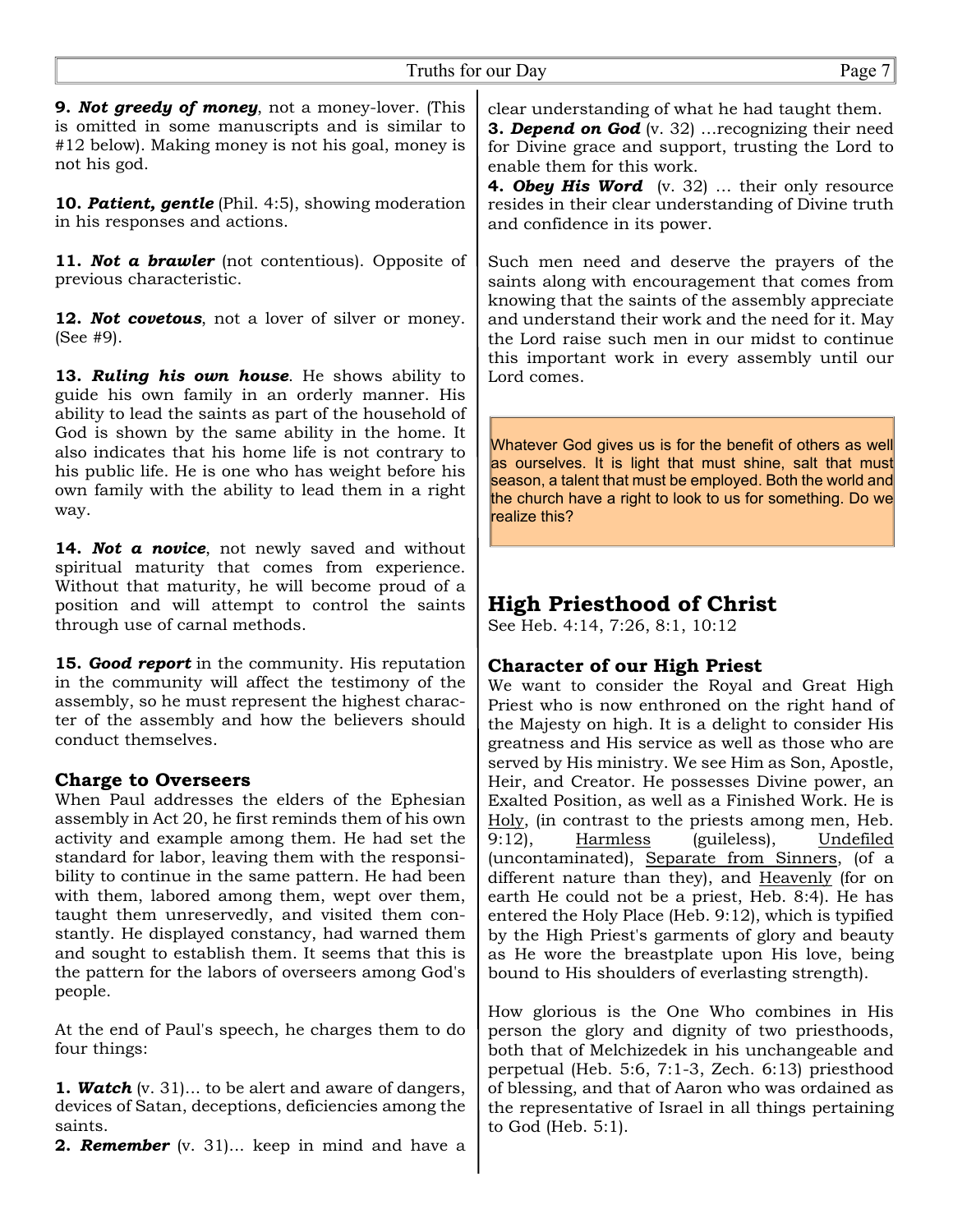The appointment of the priesthood for Israel (Ex. 28) had its origin in God's heart of love. He knew His peoples' feeble state and yet desired to have a dwelling place for His divine glory among them who were redeemed by His work. As a result, He made a provision of the priesthood so that they might be acceptably represented before Him. Now He is our appointed Priest, the Same one who represented us in His lowly stoop to the cross where He made atonement for His people, but who is now exalted to the highest place, truly representing us in His heavenly glory with regard to our infirmities. He maintains our approach and fellowship with God, supporting, sympathizing, strengthening and supplying, "ever living to intercede", (Heb. 4:14-16) and "saving to the uttermost". Not once a year, as of old, but now and continuously, unchangeably appearing in the presence of God for us. He has not only Divine knowledge of our sorrows and needs, but He has also had a personal experience of them in His humanity.

#### **Capability of our High Priest**

His is no earthly, mortal priesthood. God has said to Him, "Thou art my Son" (Heb. 4:14, 5:1-10). No less a Person could be "such a Priest", who is able to be touched with our infirmities, bodily weaknesses, and bereavements, because He is acquainted with our sorrows. He, "Who in the days of His flesh" was moved to "crying and tears" (Heb. 5:7), is now acquainted with all that is our experience in this life (Heb. 2:17-18), and so "became us", (Heb. 7:26). He is One who acts as Mediator in whom God approaches to man (1 Tim. 2:5-6); He is our Advocate, restoring us where we have fallen into sin (1 John 2:1-2); and our Priest, presenting believers perfect before God. He feels the objects of His love with deepest, heartfelt interest before God; they are those who "come unto God by Him" (Heb. 7:25). He has made a world-embracing propitiation, having "tasted death for everything" (1 John 2:2, JND translation). Yet He exercises His priestly ministry "in things pertaining to God" for His own (Heb. 2:17, 9:23) but not for the world (John. 17:9). We are His redeemed, "holy brethren", "partakers of the heavenly calling", separated (sanctified) to God through the confession of Christ, now in a relationship with God, "perfected forever", in whom we are seen representatively in all His high Priestly beauties and excellencies.

#### **Compassion of our High Priest**

The majesty of the very One Who once hung on the shameful cross is a glorious sight to our eyes. He came from God to us, as "Apostle", to speak to us

about God. Now as High Priest, He has gone back to God for us, to speak to God about us. This is not to obtain righteousness or justification, but it is on behalf of those who are saved, who know His saving grace as Savior, and who now need His sustaining grace as High Priest. He is the One who lovingly responds to the call of "His own" (Matt. 14:30, Rom. 10:13), to preserve them from otherwise insurmountable snares. He is not declared to the Priest to the Church, but for each tried individual saint. The believer may say "my Priest" who will never fail me as Priest any more than as Savior. He is conscious that the same love that moved God to give His Son as Savior also appointed Him as Priest (Heb. 5:5, 7:21), to sympathize--not with sins, for He suffered for them, (1 Pet. 3:18) and made propitiation with His blood (Heb. 2:17)--but to sympathize with those He desires to have in the holiest, who have been washed and now enter "in full assurance of faith" (Heb. 10:22), delighting in their ever-loving, ever-faithful High Priest.

Priesthood relates to communion; it differs from feet washing, for "part with Himself" calls for application of His Word to cleanse (John 13). It differs too from shepherding, tending, feeding, and leading. Priesthood follows redemption, and it is for those who are now passing through a wilderness with our High Priest's wakeful eye upon us. He knows who and what I am as I march heavenward with foes surrounding and a traitor within. These trials and temptations cause the holy nature of a believer to need priestly sympathy, mercy, grace, seasonable help during all the time of trial here below. Having One who loves us, knows us, and never loses sight of us encourages our "coming boldly to the throne of grace" (Heb. 4:16), to find His Word "My grace is sufficient for thee" (2 Cor. 12:29) fulfilled to those who come. We receive "salvation to the uttermost" from the world, the power of Satan, the workings of the flesh, etc; it is such a resource as Rom 8:34 provides, "intercession at the right hand of God", a "more excellent ministry" surely. It is portrayed in the Levitical priesthood, exercised for an earthly people in its ministry of power, love and representation "before the Lord" (Ex. 28:12, 29, 30, 38). Each precious stone set in gold and tied with the breastplate (Ex. 28:11, 25, 28) could never slip away. The golden plate proclaimed "holiness to the Lord" (Ex. 28:36). His people appeared in all the fragrance of the High Priest (Ex. 29:7), and the "precious ointment" descending "from his head to the skirts of his garments" (Ps. 133:2). The High Priest entered into the Holiest by the blood of sacrifice (Lev. 16:14),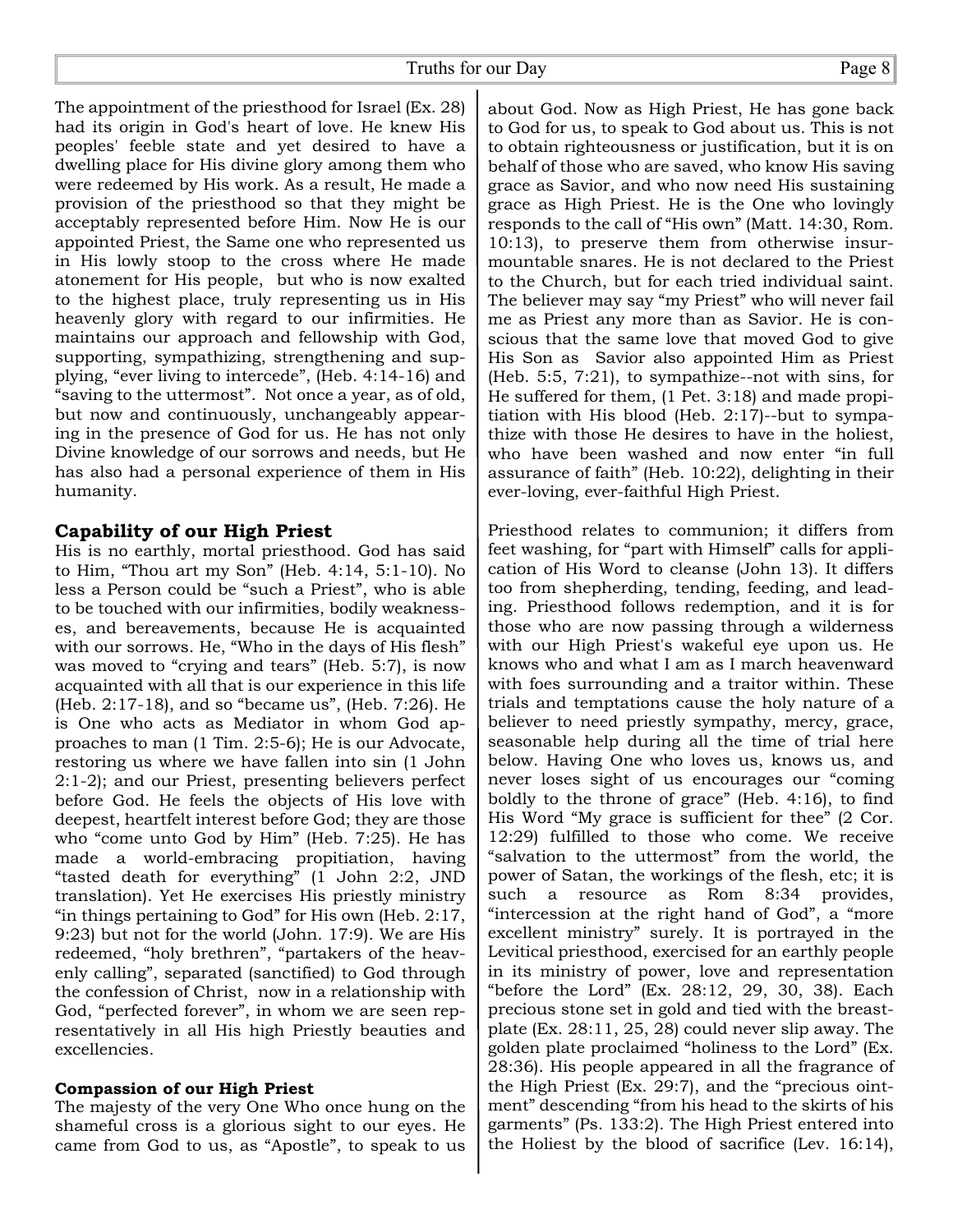where there was no natural light, but the glory cloud that denoted the Divine presence. All this would reveal objects that say to us, "We see Jesus" (Heb. 2:9), telling us that as Christ is to the heart of God, so precious also are His people.

#### **Confidence in our High Priest**

We are told of the mercy seat in Rom. 3:24-25, "Whom God hath set forth to be a mercy seat (R.V.). The cherubim' eyes no longer behold sin to be judged, but look upon the sprinkled blood on the covering over the Ark, that sacred emblem of Jesus Christ our Lord. The acacia wood speaks of His humanity and the gold represents His deity, while within are the tables of the law that answer to "Thy law is within my heart", (Ps. 40:8, 119:11). We find also the pot of manna, which speaks of the "bread which came down from heaven" and Aaron's rod that budded, a symbol of Christ in resurrection, picturing life out of death. It was all behind the varied colored veil, which Heb. 10:20 tells us represents His flesh and all His blessed attributes. The censer and its perfume speak of Christ's merits ascending to God. We look at those curtains, which in their materials and colors exhibit Christ's holiness, heavenly character and royalty.

These items in Jehovah's presence are full of Christ. All demand and deserve the unwavering confidence of those who are no exhorted to "hold fast" (Heb. 10;23), conscious that He has firmly taken hold us us (Heb. 2;16). Whether mindful of Him or not, His faithful, unchanging, merciful, unwearying heart always presents us before the face of God, demonstrating that we belong and are linked with that place that is "higher than the heavens". Not eternity itself can erase our names from the breastplate that is worn so near to His heart, and God's thoughts concerning His beloved Son and His exaltation that we share produce a holy contemplation of His High Priesthood that is set before our souls.

The superiority of our great High Priest lies in the abundant provision that He has made for us:

1. He has opened the holiest for us to enter in as worshipers, and He gives our worship a faultless acceptance before God.

2. He has provided a never-failing security that is grounded upon His faithfulness, His grace and goodness.

3. He has perfect sympathy. "He knows our frame, He remembers that we are dust". He understands and His heart is touched. He is mindful of that in

our case which He, as a Man, felt the pressure of when He lived in circumstances of human experiences.

4. He succors with a watchful eye, a heart that cares, knowing the dangers we face. There is not a snare, a fiery dart, or a wile of Satan, but He is ready and able to preserve the tempted soul from its results.

5. He provides a perfect Deliverance. After saving our souls from wrath, He meets our present needs day by day, breaking down every hindrance. He never forsakes, never forgets, never sleeps. "Such a high priest" offers all prevailing intercession constantly.

We have a Great High Priest. His Name is Jesus. This speaks of its tender meaning that is ours as He is now in the glory. He is over the House of God (Heb. 10:21) and controls, and we submit with rejoicing to Him.

It is a very blessed thing to see the different thoughts the mind of Christ has in different epistles, in connection with His coming. First, in Ephesians, He present to Himself a glorious church, without spot or wrinkle, as the bride. Second, in Philippians, poor things groaning in vile bodies, He will work in them, and change the body of humiliation into a body of glory. Third, in Colossians, life hid in Him, to be manifested with Him in glory. In a little while, He who is your life shall come forth, and you with Him. Fourth, in 1 John 3, the relationship, formed by Christ, of sons to the Father, so that He will treat them as sons, they shall behold Him and be like Him, He will show Himself to them as He is.

#### **"When was He Rich?"**

*E. J. Checkley*

Business had called me to a remote village in the northern part of Ontario, where I passed the night. I came down to the small station the next morning to wait for the train, and as I walked into the waiting room I found the station master in earnest conversation with an aged minister. They were discussing some religious question, and as I could not but overhear the conversation, I came to know that the minister was stoutly contending for the eternal Sonship of Christ which the other was denying. The arguments advanced by the